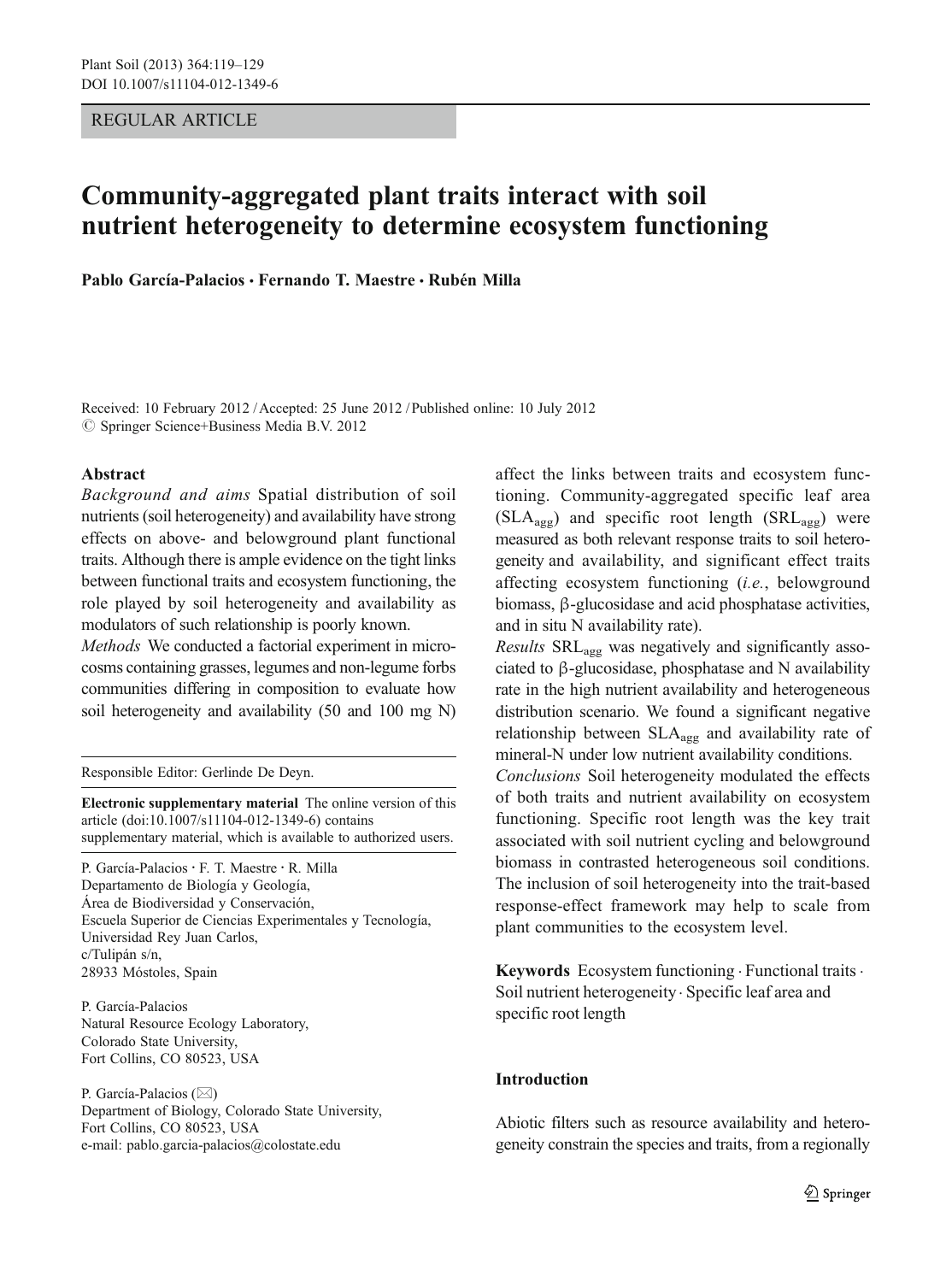available pool, which can persist at a site (Díaz et al. [1999](#page-8-0)). Environmental factors pose selective pressures on species traits, and thus filter the composition and structure of local communities (Weiher and Keddy [1999\)](#page-10-0). Following this model, we should be able to predict how plant community assembly is altered by environmental changes by taking into account the nature and strength of the different filters, and the response traits for each of these filters (Grime [2006](#page-9-0)). As a consequence, plant communities with contrasting trait profiles may impact ecosystem processes through differential abundance of ecosystem-effect traits (Suding et al. [2008\)](#page-9-0). In this context, ecosystem processes will be predictable only if those effect traits involved in the response to environmental filters control ecosystem processes to a significant extent (Lavorel and Garnier [2002](#page-9-0)).

The availability of soil resources is a major determinant of plant productivity, and strongly influences plant community assembly (Tilman [1982](#page-9-0); Grime [2006](#page-9-0)). Changes in resource availability have also strong effects on traits related with plant resource use strategies above- and belowground, such as specific leaf area and specific root length, respectively (Craine et al. [2001\)](#page-8-0). However, soil resources such as nutrients are heterogeneously distributed in space (hereafter soil heterogeneity) in most terrestrial ecosystems (Jackson and Caldwell [1993](#page-9-0); Gross et al. [1995](#page-9-0)). Plants have developed contrasting root foraging mechanisms to deal with such heterogeneity (Kembel et al. [2008](#page-9-0); Mommer et al. [2011](#page-9-0)). These mechanisms have physiological, such as changes in nutrient uptake capacity (Jackson et al. [1990\)](#page-9-0), and morphological, such as modifications in biomass allocation patterns (Fransen and de Kroon [2001\)](#page-8-0), consequences at the plant level, which scale up to affect plant populations and communities (Maestre et al. [2005;](#page-9-0) Maestre and Reynolds [2006\)](#page-9-0).

Interactions between nutrient availability and soil heterogeneity are frequent and conspicuous, as plants selectively place their roots in the highest nutrient availability patches (Maestre et al. [2005](#page-9-0); Maestre and Reynolds [2007\)](#page-9-0). Although the importance of this interaction goes beyond the functioning of plant modules and individuals (de Kroon et al. [2012\)](#page-8-0), only few studies have approached it at the community level (e.g. Maestre et al. [2005](#page-9-0); Wijesinghe et al. [2005](#page-10-0)). As soil heterogeneity has profound effects on plant processes such as productivity and community assembly, we may expect potential cascading effects on ecosystem process tightly linked with them, such as C and N cycling (Huber-Sannwald and Jackson [2001](#page-9-0)). How soil heterogeneity modulates the effects of plant communities on ecosystem functioning will likely depend on the traits of the dominant species (Grime [1998\)](#page-8-0), especially those traits related with resource-use strategy (Rajaniemi and Reynolds [2004;](#page-9-0) Kembel et al. [2008](#page-9-0)). However, it is unknown how links between plant communities and ecosystem functioning are modified by soil heterogeneity and the root responses it promotes (de Kroon et al. [2012](#page-8-0)).

In an earlier study, García-Palacios et al. [\(2011a](#page-8-0)) used model plant communities to assess the joint influence of plant functional group identity, nutrient availability and soil heterogeneity on several surrogates of ecosystem functioning. In this study, we focus on how plant functional traits mediate the relationship between plant communities and ecosystem functioning, and most importantly, on how two abiotic filters, soil heterogeneity and nutrient availability, affect this functional link. We use a trait-based response-andeffect framework (see Suding et al. [2008](#page-9-0) for details) to scale processes from plant individuals to ecosystems through the community level in the context of these two abiotic filters. Specific leaf area and specific root length were measured at the community level as: 1) relevant response traits to the availability and spatial heterogeneity of soil nutrients (Wahl and Ryser [2000;](#page-10-0) Craine et al. [2001](#page-8-0)); and 2) significant effect traits affecting key ecosystem processes (belowground biomass and carbon [C], nitrogen [N] and phosphorus [P] cycling; Garnier et al. [2004](#page-8-0); Díaz et al. [2007\)](#page-8-0). These two functional traits were incorporated to the dataset described in García-Palacios et al. ([2011a](#page-8-0)) to address the following questions: (i) are community-aggregated plant functional traits associated with surrogates of ecosystem functioning?, and (ii) do changes in resource heterogeneity and availability affect the relationship between community-aggregated functional traits and surrogates of ecosystem functioning?

#### Materials and methods

#### Experimental design

We conducted a microcosm experiment in the plant growth facilities of the Rey Juan Carlos University, located in Móstoles, central Spain (40º18′48″N, 38º52′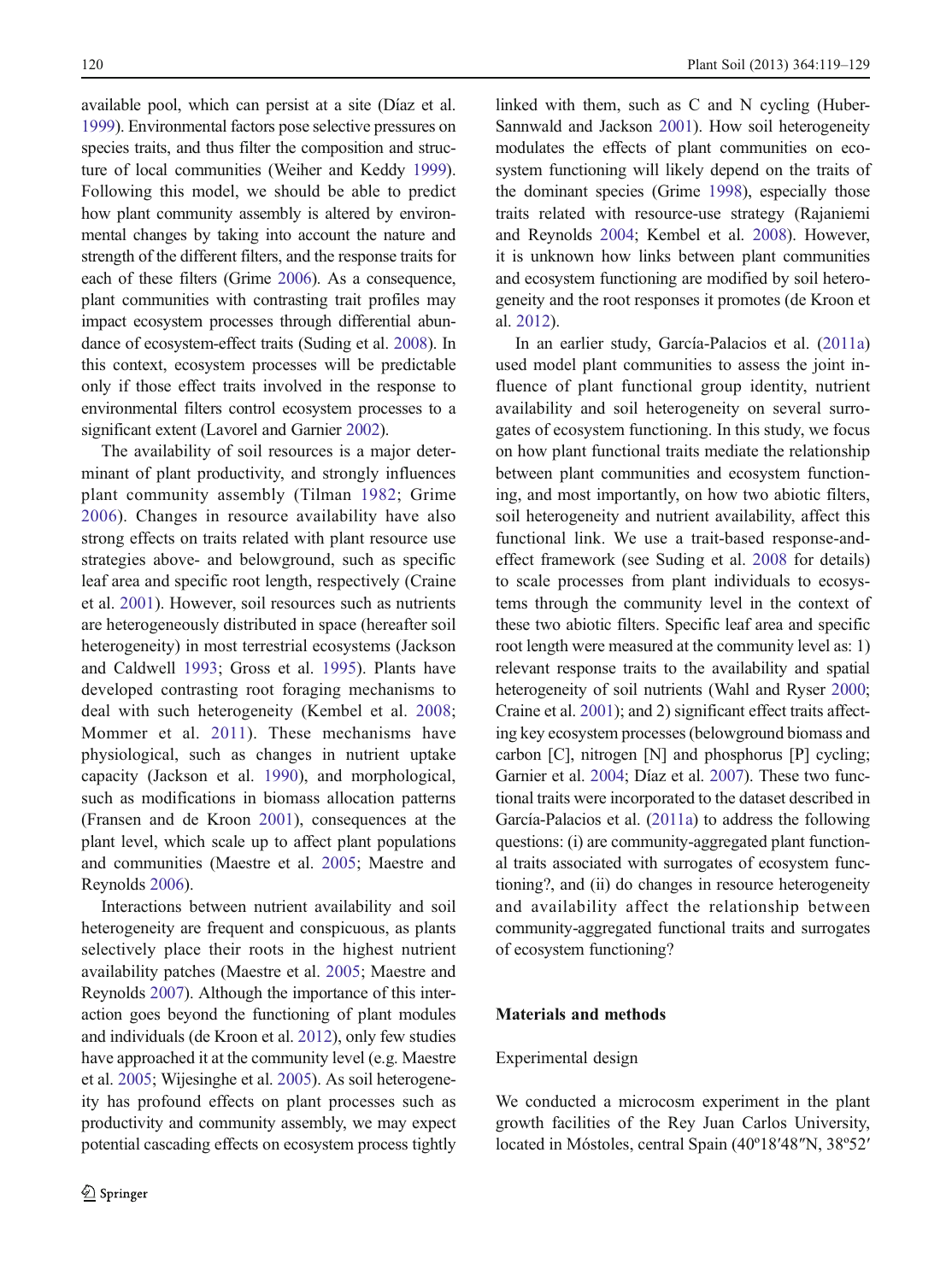57″W, 632 ma.s.l.). The experimental setting was a completely randomized factorial design comprising three factors described in detail by García-Palacios et al. ([2011a\)](#page-8-0). Four levels of plant functional group compositions were used, all with the same species richness: three mono-functional groups (all species in each microcosms belonging to grasses, legumes or non-legume forbs) and 3-PFG mixture (equitative representation of each PFG). Two levels of nutrient availability (NA: 50 and 100 mg of N added as Lolium multiflorum shoots) and two levels of spatial distribution of the organic material (NH: homogeneous and heterogeneous) were added. Nine replicates were established for each of the 16 treatment combinations, providing 144 assemblages total. For this study we only focused on two of these factors (NA and NH), and used the different plant communities created with the PFG factor to evaluate how NA and NH differently constrained community mean trait values and the subsequent effects on ecosystem functioning.

For this experiment, we selected 27 herbaceous perennial plant species naturally occurring in semi-arid Mediterranean roadside grasslands and abandoned fields undergoing secondary succession. Three different plant functional group pools (grasses, legumes and nonlegume forbs) were assembled, each one containing nine species (see Appendix A in Supplementary Material). The mono-functional groups were obtained by randomly selecting six different species from each grasses, legumes and non-legume forbs pool. The composition of each replicate was modified to guarantee a minimum of two species variation within each mono-functional group. The 3-PFG mixture was created with two randomly selected species of each pool, forming a six species community. This design allowed us to evaluate the effects of different plant community compositions with a constant number of species. Seeds were obtained from commercial suppliers (Intersemillas, Valencia, Spain). Germination time was tested in a pilot experiment and used to correct the date of sowing. The seeds of each species were sown by hand and allocated randomly at a density of 400 seeds  $m^{-2}$ . Six weeks after sowing, some individuals were removed to correct species density to a final density per species of 60 individuals m−<sup>2</sup> . Weeds were regularly removed during the experiment. To simulate field conditions similar to those experienced by semi-arid grasslands in central Spain, all the microcosms were kept under ambient light, temperature and rainfall for 17 months, from February 2008 to June 2009 (Mean monthly temperature=14.16 °C $\pm$ 1.48, mean monthly rainfall=34.71 mm $\pm$ 6.68).

Microcosms consisted of PVC pots (depth 33 cm, diameter 24 cm) filled with a 60:40 mixture of soil and sand  $(7,600 \text{ and } 5,000 \text{ cm}^3, \text{ respectively}; \text{ see Fig. 1}).$ We collected the soil from a roadside grassland located in the surroundings of the Rey Juan Carlos University. The resulting mix of soil and sand had very low fertility (0.143±0.01 mg total N  $g^{-1}$  soil and 0.389± 0.02 mg total P g<sup>-1</sup> soil; mean  $\pm$  SE, n=10). The organic material was generated by growing L. multiflorum in a greenhouse maintained at air temperatures of 16 °C, PAR of 148 µmol m<sup>-2</sup> s<sup>-2</sup>, and an average relative humidity of 50 %. L. multiflorum was selected because of its dominance in the roadside grassland where the soil was collected (P. García-Palacios, personal observation). After 8 weeks of growth, L. multiflorum plants were harvested and their shoots air-dried at 60 °C to constant weight and cut into 4 cm length pieces. To generate the two nutrient availabilities, different amounts of L. multiflorum shoots were added: 2.24 g and 4.48 g in the low and high nutrient availability treatments, respectively, which is equivalent to 50 mg and 100 mg N per microcosm, respectively. Within each NA level, the organic material was either added as a patch (heterogeneous treatment) or homogeneously mixed with the background soil along the entire pot volume. In the heterogeneous microcosms, we mixed 100 cm<sup>3</sup> of background soil with the organic material and introduced this mix into a plastic cylinder consisting of a light mesh (Fig. [1](#page-3-0)). A second (control) cylinder, filled only with background soil, was placed alongside the patch cylinder. In the homogeneous microcosms, two plastic cylinders were placed within the pot as in the heterogeneous treatments. These patches were filled up with the same mixture of organic material and background soil present in the rest of the homogeneous pot.

## Community-aggregated plant functional traits

Two different plant functional traits were calculated at the community level from leaf and root samples collected in June 2009: specific leaf area (SLA) and specific root length (SRL). Both traits encompass a different portion of the species ecological niche and hence are complementary to assess the resource use strategy of plant species (Maire et al. [2009](#page-9-0)). Furthermore, SRL is a key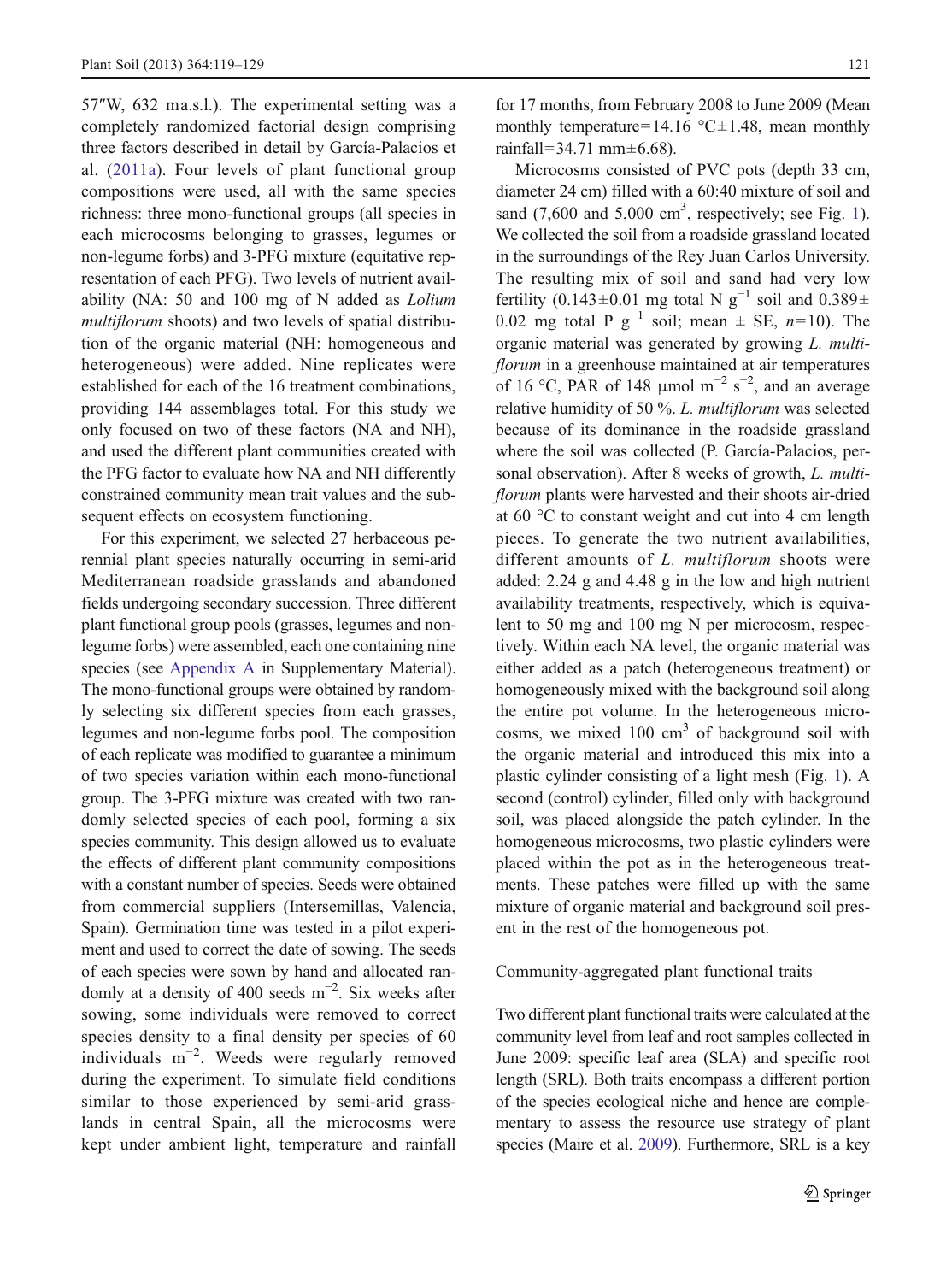<span id="page-3-0"></span>

trait to study root foraging responses to environmental filters such as soil nutrient availability and heterogeneity, because it allows separating between root biomass investments and realised root length densities (Kembel et al. [2008;](#page-9-0) Mommer et al. [2011](#page-9-0)). Specific leaf area  $(cm<sup>2</sup>/g)$  is the light-intercepting area of a leaf per unit of investment in dry mass (Reich et al. [1992](#page-9-0)). Specific root length  $(m/g)$  is the ratio of root length to dry mass (Cornelissen et al. [2003](#page-8-0)).

At the end of the experiment (June 2009), one fully expanded, not senescent well-lit leaf was harvested from every individual in each microcosm and scanned immediately. The leaves were subsequently ovendried at 70 °C to constant weight, and weighed to the nearest microgram using a microbalance (Micro UMX-MX, Metler Toledo, Barcelona, Spain). Using these data, we calculated the average SLA of each species in each microcosm. Although SLA was measured in the optimal phenological moment to evaluate plant biomass in the herbaceous communities studied (García-Palacios et al. [2010](#page-8-0)), we acknowledge some degree of bias since the peak biomass of species with varying functional traits can differ among and within functional groups. We used three randomly selected soil cores  $(5 \times 20 \text{ cm})$  to measure SRL. Separation of mixed root samples into species has appeared possible only in exceptional cases where species differed considerably in root architectural traits like root diameter and color (Li et al. [2006\)](#page-9-0). Although we could not visually trace back the mixed root samples to individual plant species in most of the microcosms, we were able to confidently trace back one individual from

each species in at least one replicate from each factor combination (two NH  $\times$  two NA levels). We used this data to calculate the species average SRL in each treatment combination, which was assigned to each individual belonging to that species in any of the four scenarios evaluated (two NH  $\times$  two NA levels). Five fine roots fragments (<2 mm in diameter) were selected from each individual and kept cool and humid in the refrigerator. Roots were washed and carefully sieved (0.2 mm mesh size). One absorptive root (sensu Cornelissen et al. [2003](#page-8-0)) free of soil particles was selected from each root fragment and scanned. The roots were subsequently ovendried at 60 °C to constant weight, and weighed to the nearest microgram. Scanned leaves and roots were processed with ImageJ software (<http://rsb.info.nih.gov/ij/>) to measure leaf area and root length.

To aggregate all the species trait values in the community into a single metric, we used a community weighted mean value (hereafter CWM) for each trait. This metric was calculated as the mean trait values in the community, weighted by the relative biomass of the species carrying each value (Garnier et al. [2004](#page-8-0)). It represents the expected functional trait value of a random community sample, often understood as the dominant trait value in a community (Díaz et al. [2007;](#page-8-0) Lavorel et al. [2008\)](#page-9-0). According to the mass ratio hypothesis (Grime [1998\)](#page-8-0), where ecosystem functioning is majorly determined by trait values of the dominant species, the surrogates of ecosystem functioning evaluated should be predictable from the CWM of SLA and SRL if they are significant effect traits affecting these surrogates. The aboveground biomass of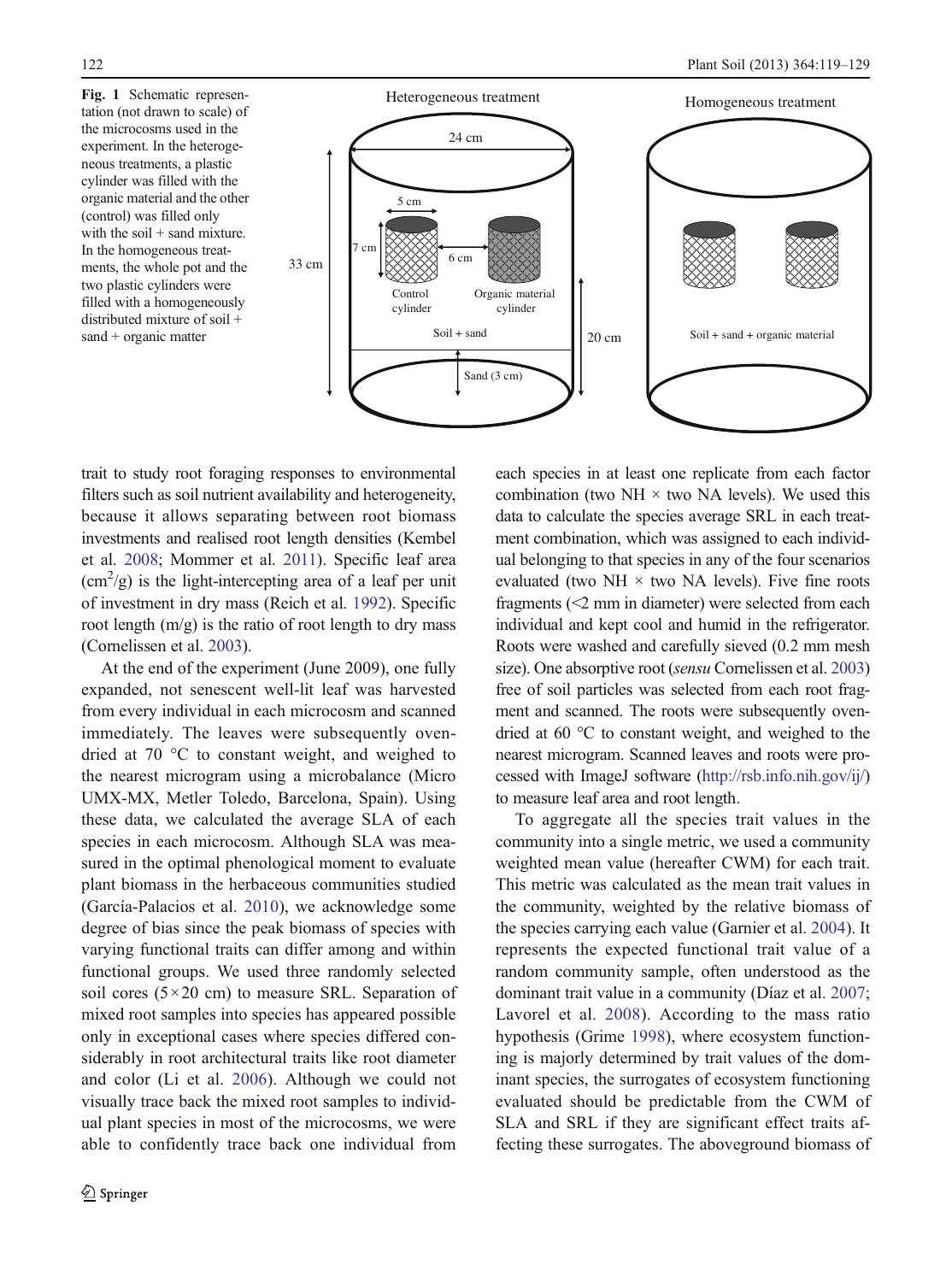each species in each microcosm was used to weight SLA. Aboveground biomass was also used to weight SRL due to the difficulty in assessing root biomass for each species in the community (Holdaway et al. [2011](#page-9-0)).

## Surrogates of ecosystem functioning

The cores used for SRL measurements in June 2009 were also employed to estimate belowground biomass and measure several surrogates of ecosystem functioning. Additionally, total root biomass from 16 microcosms containing all possible treatment combinations was measured. In those microcosms, root density at the three soil cores was a good predictor of total root biomass ( $R^2$ =0.67, *P*<0.0001, *n*=16). This relationship was used to compute total belowground biomass in all the microcosms of the experiment. After harvesting, the soil was bulked, sieved (2 mm mesh) and airdried for 15 days prior to analyses. We measured the activity of β-glucosidase and acid phosphatase enzymes, and in situ N availability rate as surrogates of C, P and N cycling. Extracellular enzymes are the proximate agents of organic matter decomposition, deconstructing plant cell walls, and measures of these activities can be used as indicators of nutrient cycling (Sinsabaugh et al. [2008\)](#page-9-0). The principal functions of these two enzymes in the C and P cycles are hydrolysis of cellobiose to glucose in the case of the β-glucosidase, and hydrolysis of phosphomonoesters to phosphates in the case of the acid phosphatase (Sinsabaugh et al. [2008\)](#page-9-0). The activity of acid phosphatase and β-glucosidase was measured using p-nitrophenyl phosphate (Tabatabai and Bremner [1969](#page-9-0)) and p-nitrophenyl-b-D-glucopyranoside (Tabatabai [1982](#page-9-0)) as substrates, respectively. In situ Mineral N availability rate was measured with anionic and cationic exchange membranes as the sum of  $NH_4^+$ -N and  $NO_3^-$ -N extracted from the membranes divided by the time period (25 days). This rate is often related with the N mineralization rate (Subler et al. [1995](#page-9-0)) and provides one of the most reliable indices of plant nutrient availability (Ziadi et al. [1999\)](#page-10-0). The laboratory techniques used to measure these soil variables are described in detail in García-Palacios et al. [\(2011a\)](#page-8-0).

#### Statistical analyses

Pearson correlations were used to evaluate the relationships between the community-aggregated plant functional traits and the surrogates of ecosystem functioning. We modelled the network of relationships between the two community-aggregated plant functional traits ( $SLA_{\text{agg}}$  and  $SRL_{\text{agg}}$  hereafter) and the surrogates of soil functioning (β-glucosidase, phosphatase, Mineral-N and belowground biomass) using structural equation modelling (SEM, Grace [2006](#page-8-0)). SEM has been identified as an appropriate tool to investigate interactions between multiple traits and ecosystem functioning based on prior knowledge (Vile et al. [2006](#page-10-0)). We constructed a different model for each of the four surrogates of soil functioning in all the four scenarios evaluated (low and high nutrient availability  $\times$ homogeneous and heterogeneous distribution of the organic material), totaling sixteen models. The effects of PFG were pooled into these two factors because we were interested in evaluating the relationships between plant traits and ecosystem functioning in plant communities differing in composition, regardless of the functional group considered.

We assessed the model fit of SEMs using the traditional  $\chi^2$  goodness-of-fit test, but because of its sensitivity to sample size, the Normed Fit Index (NFI) and the Root Mean Square Error of Approximation (RMSEA) index were also considered (Grace [2006\)](#page-8-0). The RMSEA index is useful when the null hypothesis is not of exact fit, and the advantage of the NFI is its sensitivity to model misspecifications (Schermelleh-Engel and Moosbrugger [2003\)](#page-9-0). Unlike many statistical tests, low probability values indicate that the covariance matrix implied by the model does not fit the covariance matrix derived directly from the data. P values higher than 0.05 and 0.01 in the RMSEA and  $\chi^2$  indices, respectively, are required to guarantee an acceptable fit (Schermelleh-Engel and Moosbrugger [2003](#page-9-0)). An acceptable fit indicates that the structure of the model is a reasonable explanation of the covariance structure among the variables. As the number of sample moments (3 sample covariances+3 sample variances) was equal to the number of distinct parameters to be estimated (2 regression coefficients+1 free covariance+3 free variances), the number of degrees of freedom was zero. Consequently, no probability level could be assigned to the chi-square statistic, making the model untestable. To solve this problem, the free covariance weight between  $SLA_{\text{agg}}$  and  $SRL_{\text{agg}}$  was fixed, and the best solution was chosen through maximization of the maximum likelihood function. When a satisfactorily fitting model is developed, path coefficients estimates are obtained,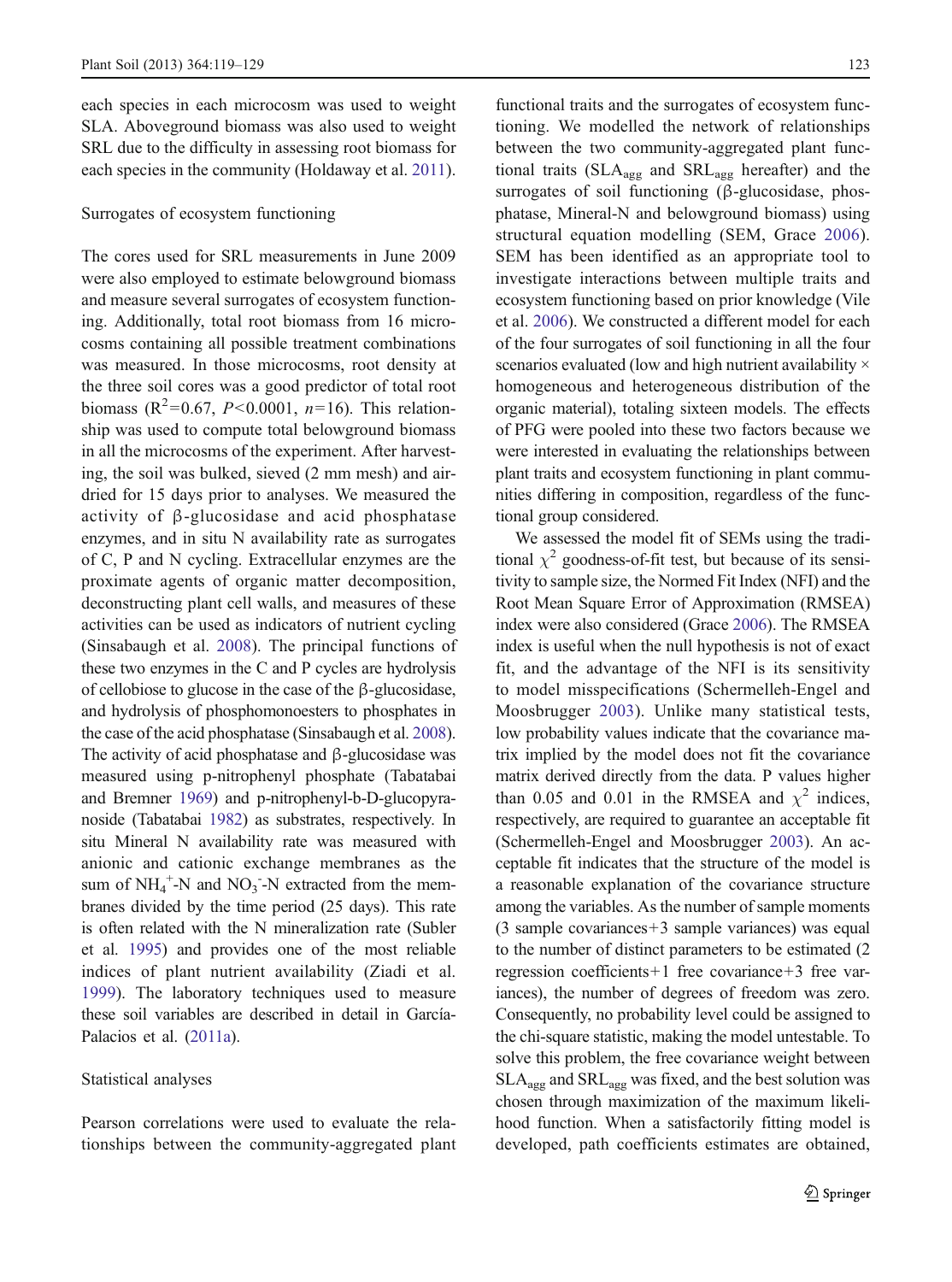<span id="page-5-0"></span>using the maximum likelihood estimation technique (Grace [2006](#page-8-0)). Since multiple models were tested, we adjusted goodness-of-fit tests for possible Type I error with sequential Bonferroni corrections (Holm [1979\)](#page-9-0), and assessed the fit following the recommendations for model evaluation proposed by Schermelleh-Engel and Moosbrugger [\(2003](#page-9-0)). Correlations and SEM analyses were carried out using SPSS version 14.0 and AMOS version 19.0 (SPSS Inc., Chicago, IL, USA), respectively.

## **Results**

SLAagg was positively correlated with the activity of the two soil enzymes (Table 1), although this relation was only marginally significant in the case of the βglucosidase ( $P=0.064$ ). In contrast, SLA<sub>agg</sub> was negatively correlated with the in situ availability rate of mineral-N and with belowground biomass.  $SRL_{agg}$  was negatively associated with the activity of both enzymes and with the in situ availability rate of mineral-N (Table 1), but positively associated with belowground biomass  $(P<0.001)$ .

All the SEM evaluated, except two of the belowground biomass models, fitted the data acceptably, as indicated by the several goodness-of-fit statistics (Fig. [2\)](#page-6-0). These models were able to explain ca. 20 % of the β-glucosidase variance in both high nutrient availability scenarios (Fig. [2b and d\)](#page-6-0). However, they had little explanatory power for the phosphatase enzyme, except for the high nutrient availability plus heterogeneous distribution scenario  $(r^2=0.14;$ Fig. [2d\)](#page-6-0). The models conducted were able to explain up to 20 % of the variation in mineral-N in all the scenarios evaluated, excepting the high nutrient

Table 1 Pearson's correlations between community-aggregated specific leaf area ( $SLA_{agg}$ ) and specific root length ( $SRL_{agg}$ ) and the surrogates of soil functioning. SRLagg, phosphatase and belowground biomass were log-transformed in order to meet normality assumptions.  $n=144$  for β-glucosidase, phosphatase and belowground biomass.  $n=96$  for mineral-N. Significance levels are as follows: \* $P < 0.05$ , \*\* $P < 0.01$  and \*\*\* $P < 0.001$ 

|                    | β-Glucosidase Phosphatase Mineral-N Belowground |             |           | biomass     |
|--------------------|-------------------------------------------------|-------------|-----------|-------------|
| $SLA_{\text{age}}$ | 0.155                                           | $0.151*$    | $-0.203*$ | $-0.247***$ |
| $SRL_{\text{age}}$ | $-0.326***$                                     | $-0.272***$ | $-0.216*$ | $0.289***$  |

availability plus heterogeneous distribution scenario  $(r^2=0.11;$  Fig. [2d\)](#page-6-0). In the case of the belowground biomass, our SEM model was able to explain ca. 40 % of the belowground biomass variance in the high nutrient availability plus heterogeneous distribution scenario (Fig. [2d\)](#page-6-0), but had smaller explanatory power in the others (Fig. [2a-c\)](#page-6-0).

The correlation coefficient between  $SLA_{\text{agg}}$  and SRL<sub>agg</sub> was *ca.* −0.30 in all the scenarios evaluated, although it was only significant in the high nutrient availability plus heterogeneous distribution scenario  $(r=-0.40$  in the enzymes and belowground biomass models, and  $r=-0.49$  in the mineral-N model; Fig. [2\)](#page-6-0). We found a significant negative effect of  $SLA_{\text{agg}}$  in the mineral-N models under low nutrient availability (Fig. [2a](#page-6-0) [and c\)](#page-6-0). When nutrients were supplied at a higher rate, SRL<sub>agg</sub> was negatively related with the activity of βglucosidase (Fig. [2b and d\)](#page-6-0). Interestingly, in the high nutrient availability and heterogeneous distribution scenario, we found strong and significant effects of SRL<sub>agg</sub> on all the surrogates of ecosystem functioning evaluated excepting the mineral-N (Fig. [2d](#page-6-0)). This trait had a negative effect on both soil enzymes and mineral-N, but had a positive effect on belowground biomass.

# **Discussion**

Most of the studies relating functional traits with ecosystem functioning have evaluated surrogates that change slowly along the time, such as total soil nutrient pools (Lavorel and Garnier [2002](#page-9-0); Garnier et al. [2004\)](#page-8-0), instead of dynamic variables measuring real process rates. We found significant correlations between  $SLA_{\text{agg}}$  and  $SRL_{\text{agg}}$  and surrogates of C, N and P cycling, allowing us to scale from dominant resource-use strategies in plant communities to ecosystem functioning. The positive relationships between community-aggregated SLA and the activity of βglucosidase and phosphatase found suggest that plant communities with high litter quality (high  $SLA_{\text{avg}}$ ), and hence fast decomposition rates (Garnier et al. [2004;](#page-8-0) Wardle [2002\)](#page-10-0), enhance soil C and P cycling. This result supports previous studies where SLA was found to affect ecosystem processes such as litter decomposition rate, total soil carbon and nitrogen accumulation (Garnier et al. [2004](#page-8-0); Díaz et al. [2007](#page-8-0)). However, this positive relationship could be also driven by the negative correlation found between  $SLA_{\text{agg}}$  and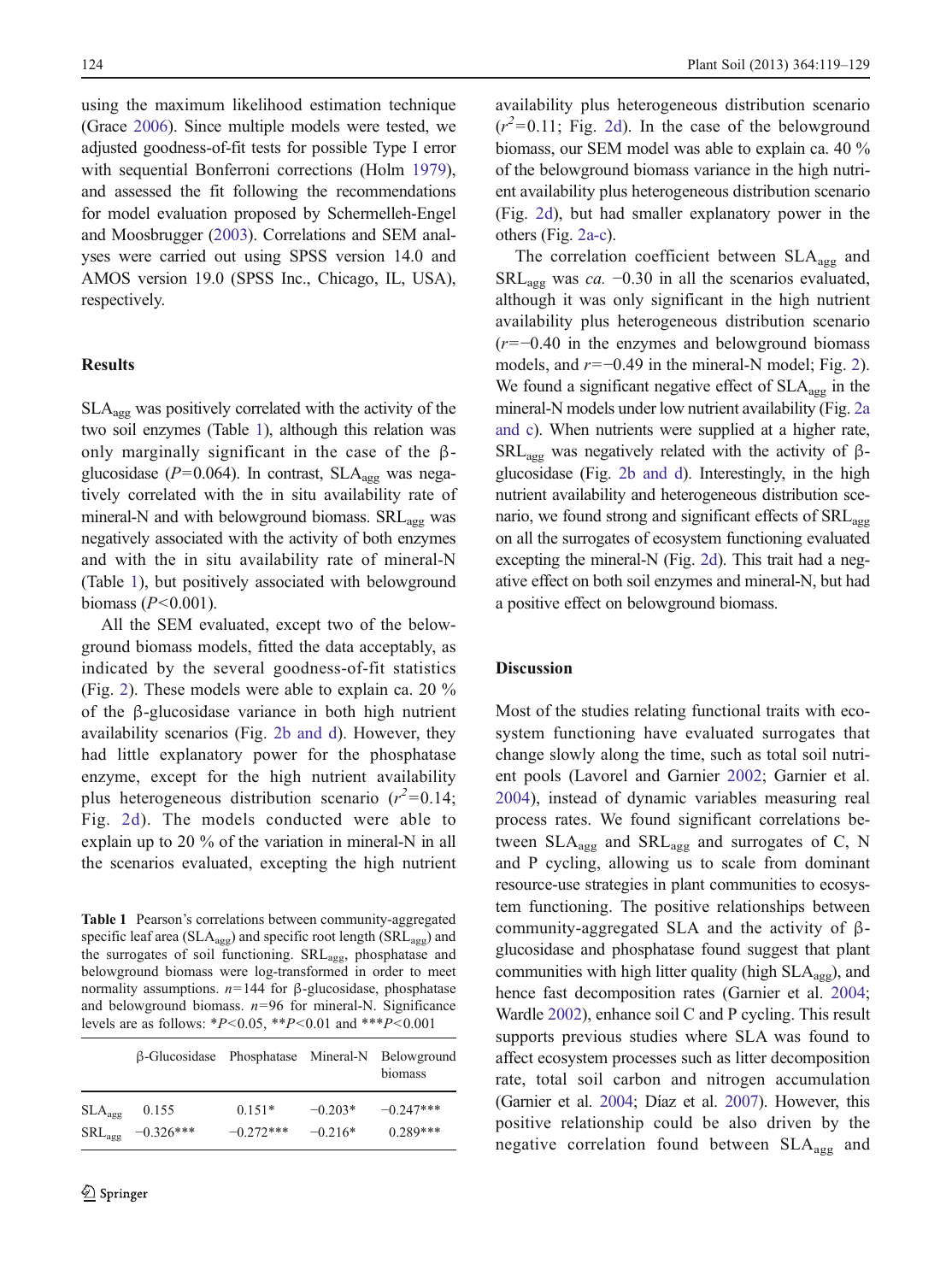<span id="page-6-0"></span>

Fig. 2 Structural equation models for the effects of the community-aggregated specific leaf area (SLA<sub>agg</sub>) and specific root length (SRLagg) on the surrogates of soil functioning (activity of β-glucosidase and phosphatase, in situ availability rate of mineral-N and belowground plant biomass) in each of the four scenarios evaluated. a low nutrient availability (NA), homogeneous spatial distribution of nutrients (NH), b high NA, homogeneous NH, c low NA, heterogeneous NH, and d high NA, heterogeneous NH. Single-headed arrows signify a hypothesized causal influence of one variable upon another. Double-

 $SRL_{agg}$  ( $\rho$ =-0.279, P=0.001), since  $SRL_{agg}$  is negatively associated with both enzymatic activities (Table [1](#page-5-0)). The negative correlation found between SLAagg and belowground biomass suggests a decrease in root production in the communities with an improved light harvesting strategy.

SRL is often positively related with efficiency of soil resource uptake per unit root mass, root turnover rates and root N concentrations (Cornelissen et al. [2003](#page-8-0); Canadell et al. [1996](#page-8-0)), hence affecting root decomposition and soil nutrient cycling. The negative association found between  $SRL_{agg}$  and the surrogates of C, N and P cycling evaluated could be due to a spurious relationship promoted by other traits associated with belonging to a

headed arrows signify a correlation in which no direction is specified, possibly owing to shared causal influences. Numbers adjacent to arrows are path coefficients, analogous to regression weights and indicative of the effect size of the relationship. Width of arrows is proportional to the strength of path coefficients.  $r^2$  indicates the proportion of variance explained. Goodness-of-fit statistics for each model are shown in the lower right corner. Significance levels are as follows:  $*P<0.05$ ,  $*P<$ 0.01 and \*\*\*P<0.001. Sample size was 36 for the enzymes and belowground biomass models, and 24 for the mineral-N models

specific functional group, as SRL<sub>agg</sub> and nutrient cycling are both highly determined by the identity of the functional group considered (Appendix B and García-Palacios et al. [2011a](#page-8-0)). Non-legume forb communities showed the highest values of  $SRL_{agg}$  (Appendix B), which were related with an increased belowground biomass. García-Palacios et al. [\(2011a\)](#page-8-0) found that nonlegume forb communities were plastic enough to compensate their low root foraging precision with a high physiological ability to acquire N from the organic patches. This foraging strategy supports the positive association between SRLagg and belowground biomass, as high SRL is often related with high root system densities in nutrient-poor soil conditions, such as our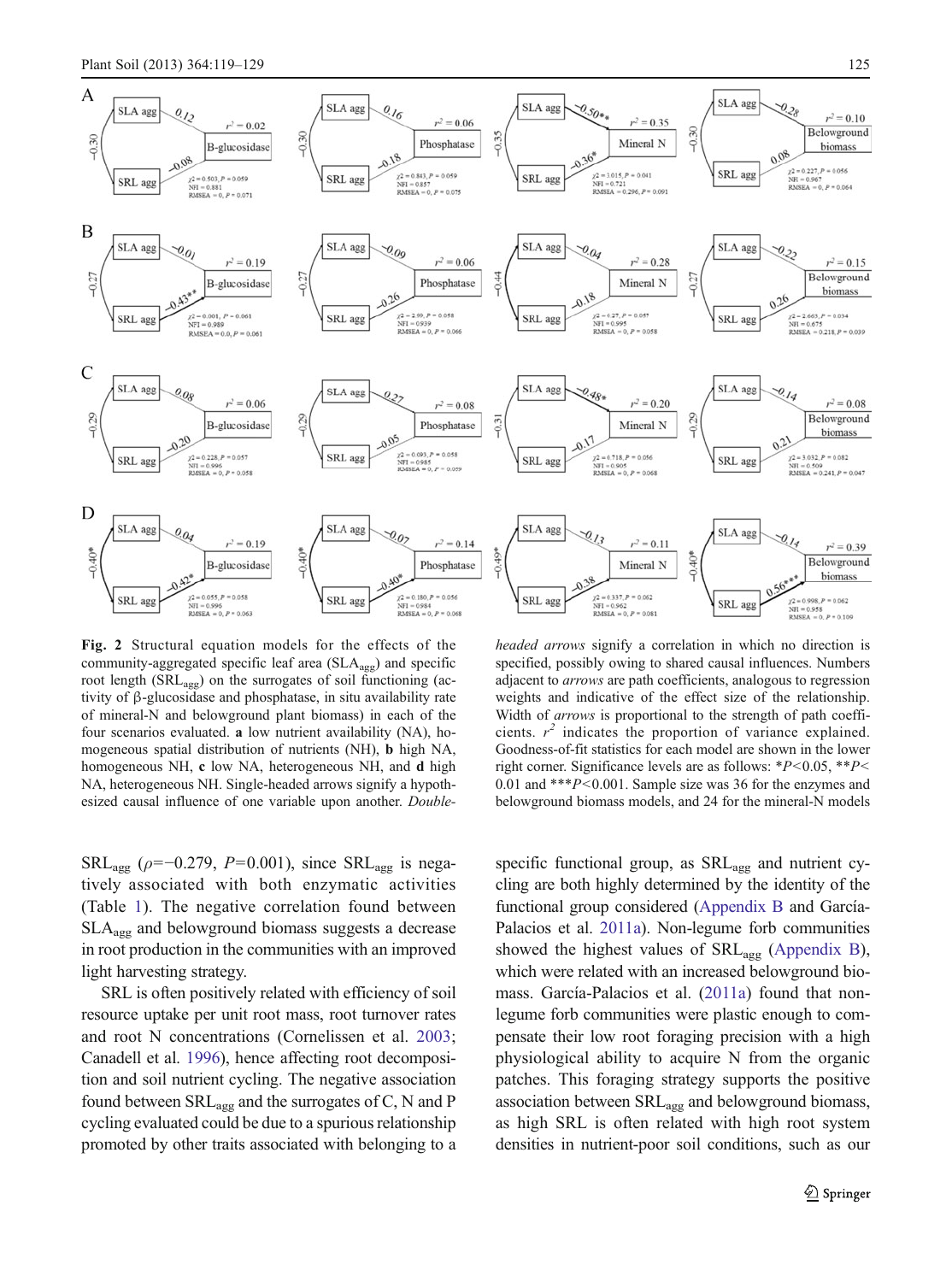model system (Mommer et al. [2011](#page-9-0); but see Comas and Eissenstat [2004](#page-8-0)).

Trait variation in plant communities may have its greatest impact on ecosystem functioning in environments where limiting resources are spatially heterogeneous (Cardinale et al. [2000](#page-8-0); Tylianakis et al. [2008](#page-9-0)). These impacts are especially strong when resource heterogeneity promotes an increase in resource availability (Lamb et al. [2004;](#page-9-0) Maestre et al. [2005](#page-9-0); Maestre and Reynolds [2007\)](#page-9-0). Our results allow us to move a step forward and provide a mechanistic explanation for the tight links between plant communities and ecosystem functioning observed in heterogeneous environments. Soil nutrient heterogeneity promotes a strong link between trait variation in plant communities and ecosystem functioning through effects on root traits such as SRL. Intense relations between SRL<sub>agg</sub> and ecosystem functioning surrogates were only found in the high nutrient availability plus heterogeneous distribution scenario.

The negative correlation between SLA<sub>agg</sub> and  $SRL_{\text{agg}}$  was significant only in the high availability and heterogeneity distribution scenario. Although SRL and SLA are usually positively related (Wright and Westoby [1999;](#page-10-0) Grime [2006\)](#page-9-0), resource availability and heterogeneity have been found to promote positive, negative and null evolutionary correlations between these traits at the community level (Reich et al. [2003](#page-9-0); Kembel and Cahill [2011\)](#page-9-0). In this scenario, SRLagg showed the strongest negative effect upon the three surrogates of nutrient cycling. However, plant communities with high SRL should have fast root decomposition rates and an efficient nutrient cycling (Craine et al. [2005](#page-8-0)), which is at odds with our results. Can we explain this counterintuitive pattern? Although we do not have data to support the following suggestion, we speculate that roots with high SRL, and hence thin diameters and high turnover rates (Craine et al. [2005](#page-8-0); Comas and Eissenstat [2009](#page-8-0)), will have lower ability to associate with soil microbes promoting nutrient cycling. Ad example, a high mortality or turnover rate makes it harder for N-fixing bacteria and mycorrhizal fungi to colonize plant roots (Eissenstat et al. [2000](#page-8-0); Menge et al. [2007\)](#page-9-0). This link may be stronger in nutrient heterogeneous environments where species-specific mutualisms between plant roots and mycorrhizal fungi have been found to be potential key determinants of the soil heterogeneity effects on relationships between plants and nutrient cycling (Hodge et al. [2000,](#page-9-0) [2001\)](#page-9-0). Plant communities experiencing the highest (non-legume forbs) and lowest (legumes and grasses) SRL<sub>agg</sub> could be inhibiting and promoting, respectively, soil nutrient cycling (Craine et al. [2002;](#page-8-0) Niklaus et al. [2006;](#page-9-0) McLaren and Turkington [2010](#page-9-0)). The enhancement of C cycling found by García-Palacios et al. [\(2011a](#page-8-0)) in plant communities with low SRL (legumes) and heterogeneous supply of soil nutrients supports this hypothesis.

Interestingly, SLAagg showed a negative relationship with the in situ availability rate of mineral N in the low nutrient availability scenario. This result suggests a link between litter quality and nitrogen mineralization rates in nutrient-poor soils (Wardle [2002\)](#page-10-0). Similar effects have been found during the initial phases of succession on nutrient-poor substrates, where plant community composition alters the functioning of microbial communities, which in turn, changes the supply of soil N to plants (Berendse [1998;](#page-8-0) García-Palacios et al. [2011b\)](#page-8-0). This feedback is likely to be most evident in ecosystems with low organic matter content, such as our microcosms, where existing substrate pools in the soil are small relative to the inputs of nutrients entering the soil from plant detritus (Zak et al. [2003](#page-10-0)). This effect supports our second hypothesis of nutrient availability increasing the strength of the relationship between plant traits and soil functioning.

Scaling from soil heterogeneity-plant responses to the ecosystem level is complicated, because it is difficult to distinguish between the effects of factors such as inter-annual variation in key resources or nutrient availability, and those of soil heterogeneity on ecosystem functioning (Huber-Sannwald and Jackson [2001\)](#page-9-0). Here we provided an example on how introducing soil heterogeneity into a trait-based response-effect framework, as first suggested by Kembel et al. [\(2008](#page-9-0)), may help to disentangle the complex effects of soil heterogeneity on ecosystem functioning. The functional traits approach allowed us to get new insights that were missed when a simple plant functional group classification was used (García-Palacios et al. [2011a\)](#page-8-0). As an example, the non-legume forb communities showed higher belowground biomass in the high nutrient availability plus heterogeneous distribution scenario (García-Palacios et al. [2011a](#page-8-0)). This result is in accordance with the positive relationship found between SRL<sub>agg</sub> and belowground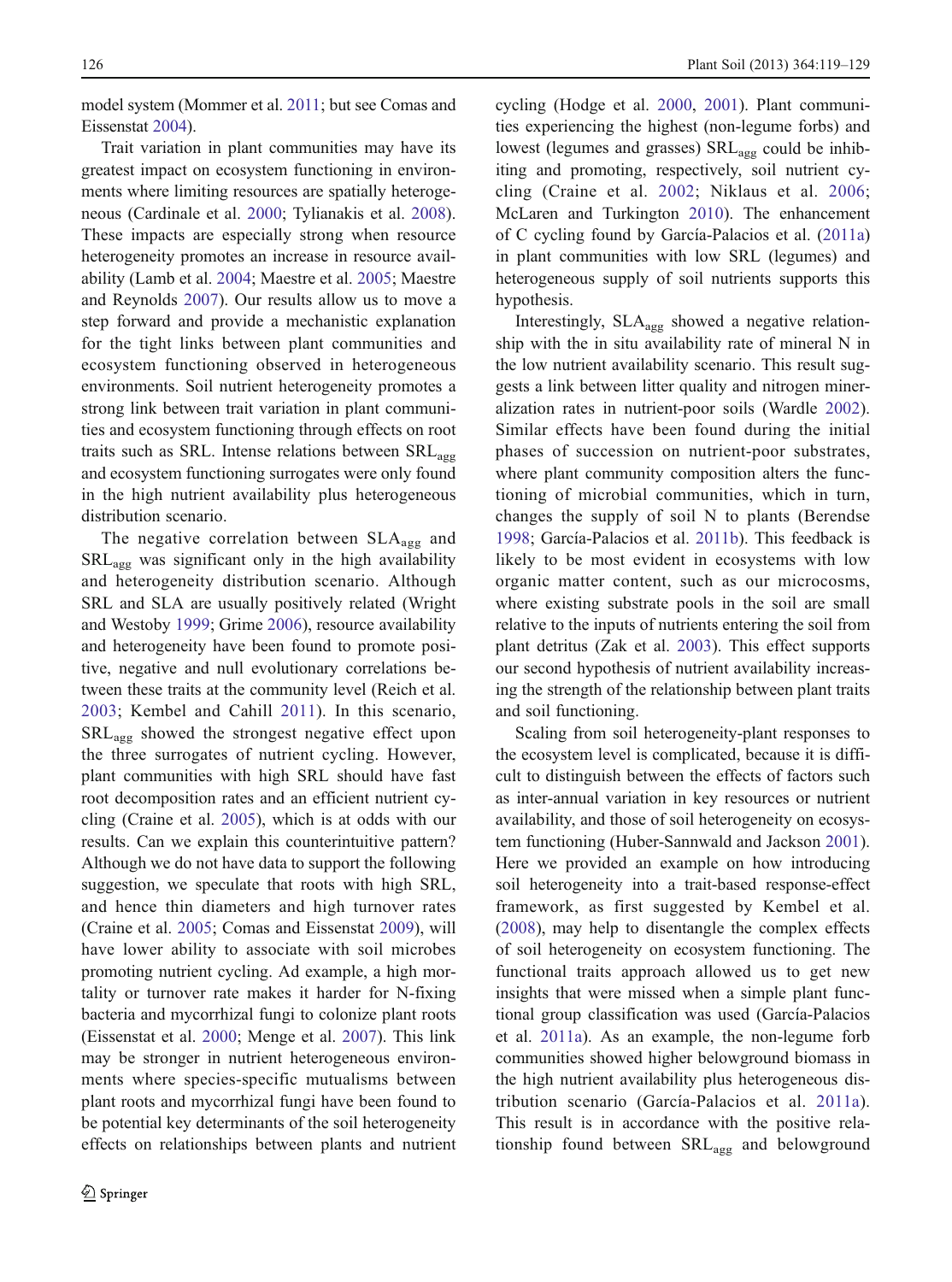<span id="page-8-0"></span>biomass, but does not match when evaluating the surrogates of C, N and P cycling. Therefore, at fine spatial scales, the use of quantitative traits provides a more accurate description and allows identifying those plant attributes (e.g. root length density, diameter and turnover rate) influencing ecosystem responses to soil heterogeneity.

In conclusion, soil heterogeneity modulates the effects of traits on ecosystem functioning and articulates the role of nutrient availability on such effects. Specific root length in our nutrient-poor soil was the key trait associated with soil nutrient cycling and belowground biomass in contrasted heterogeneous soil conditions. The explicit consideration of soil heterogeneity offers great potential to fully disentangle the mechanisms underlying the effects of trait variation in plant communities on ecosystem functioning, particularly under the ongoing increases in nutrient availability being experienced by terrestrial environments worldwide (Lee et al. [2010](#page-9-0)).

Acknowledgments We thank Patricia Valiente, Jorge Papadopoulos, Becky Mou, Carlos Díaz, Rafael Sendra and Santiago Soliveres for their help during the greenhouse and laboratory work. PGP was supported by a postdoctoral contract from Comunidad de Madrid (REMEDINAL-2) and by a Fulbright fellowship from the Spanish Ministerio de Educación. FTM is supported by the European Research Council under the European Community's Seventh Framework Programme (FP7/ 2007-2013)/ERC Grant agreement n° 242658. RM was supported by the MICINN-Spain (grants AGL2010-10935-E and CGL2011-28778 and Ramón y Cajal contract). This research was supported by the EXPERTAL grant, funded by Fundación Biodiversidad-CINTRA.

#### References

- Berendse F (1998) Effects of dominant plant species on soils during succession in nutrient-poor ecosystems. Biogeochemistry 42:73–88
- Canadell J, Jackson RB, Ehleringer JR, Mooney HA, Sala OE, Schulze ED (1996) Maximum rooting depth of vegetation types at the global scale. Oecologia 108:583–595
- Cardinale BJ, Nelson K, Palmer MA (2000) Linking species diversity to the functioning of ecosystems: on the importance of environmental context. Oikos 91:175–183
- Comas LH, Eissenstat EM (2004) Linking root traits to maximum potential growth rate among eleven mature temperate tree species. Funct Ecol 18:388–397
- Comas LH, Eissenstat DM (2009) Patterns in root trait variation among 25 co-existing North American forest species. New Phytol 182:919–928
- Cornelissen JHC, Lavorel S, Garnier E, Diaz S, Buchmann N, Gurvich DE, Reich PB, ter Steege H, Morgan HD, van der Heijden MGA, Pausas JG (2003) Handbook of protocols for standardised and easy measurement of plant functional traits worldwide. Aust J Bot 51:335– 380
- Craine JM, Froehle J, Tilman DG, Wedin DA, Chapin FS III (2001) The relationships among root and leaf traits of 76 grassland species and relative abundance along fertility and disturbance gradients. Oikos 93:274–285
- Craine JM, Tilman DG, Wedin DA, Reich PB, Tjoelker MJ, Knops JMH (2002) Functional traits, productivity and effects on nitrogen cycling of 33 grassland species. Funct Ecol 16:563–574
- Craine JM, Lee WG, Bond WJ, Williams RJ, Johnson LC (2005) Environmental constraints on a global relationship among leaf and root traits. Ecology 86:12–19
- de Kroon H, Hendriks M, van Ruijven J, Ravenek J, Padilla FM, Jongejans E, Visser EJW, Mommer L (2012) Root responses to nutrients and soil biota: drivers of species coexistence and ecosystem productivity. J Ecol 100:6–15
- Díaz S, Cabido M, Casanoves F (1999) Functional implications of trait–environment linkages in plant communities. In: Weiher E, Keddy P (eds) Ecological assembly rules – perspectives, advances, retreats. Cambridge University Press, Cambridge, pp 338–362
- Díaz S, Lavorel S, de Bello F, Quétier F, Grigulis K, Robson TM (2007) Incorporating plant functional diversity effects in ecosystem service assessments. PNAS 104:20684–20689
- Eissenstat DM, Wells CE, Yanai RD, Whitbeck JL (2000) Building roots in a changing environment: implications for root longevity. New Phytol 147:33–42
- Fransen B, de Kroon H (2001) Long-term disadvantages of selective root placement: root proliferation and shoot biomass of two perennial grass species in a 2-year experiment. J Ecol 89:711–722
- García-Palacios P, Soliveres S, Maestre FT, Escudero A, Castillo-Monroy AP, Valladares F (2010) Dominant plant species modulate responses to hydroseeding, irrigation and fertilization during the restoration of motorway slopes. Ecol Eng 36:1290–1298
- García-Palacios P, Maestre FT, Gallardo A (2011a) Soil nutrient heterogeneity modulates ecosystem responses to changes in the identity and richness of plant functional groups. J Ecol 99:551–562
- García-Palacios P, Bowker MA, Chapman SJ, Maestre FT, Soliveres S, Gallardo A, Valladares F, Guerrero C, Escudero A (2011b) Early-successional vegetation changes after roadside prairie restoration modify processes related with soil functioning by changing microbial functional diversity. Soil Biol Biochem 43:1245–1253
- Garnier E, Cortez J, Billès G, Navas ML, Roumet C, Debussche M, Laurent G, Blanchard A, Aubry D, Bellmann A, Neill C, Toussaint JP (2004) Plant functional markers capture ecosystem properties during secondary succession. Ecology 85:2630–2637
- Grace JB (2006) Structural equation modeling and natural systems. Cambridge University Press, New York
- Grime JP (1998) Benefits of plant diversity to ecosystems: immediate, filter and founder effects. J Ecol 86:902–910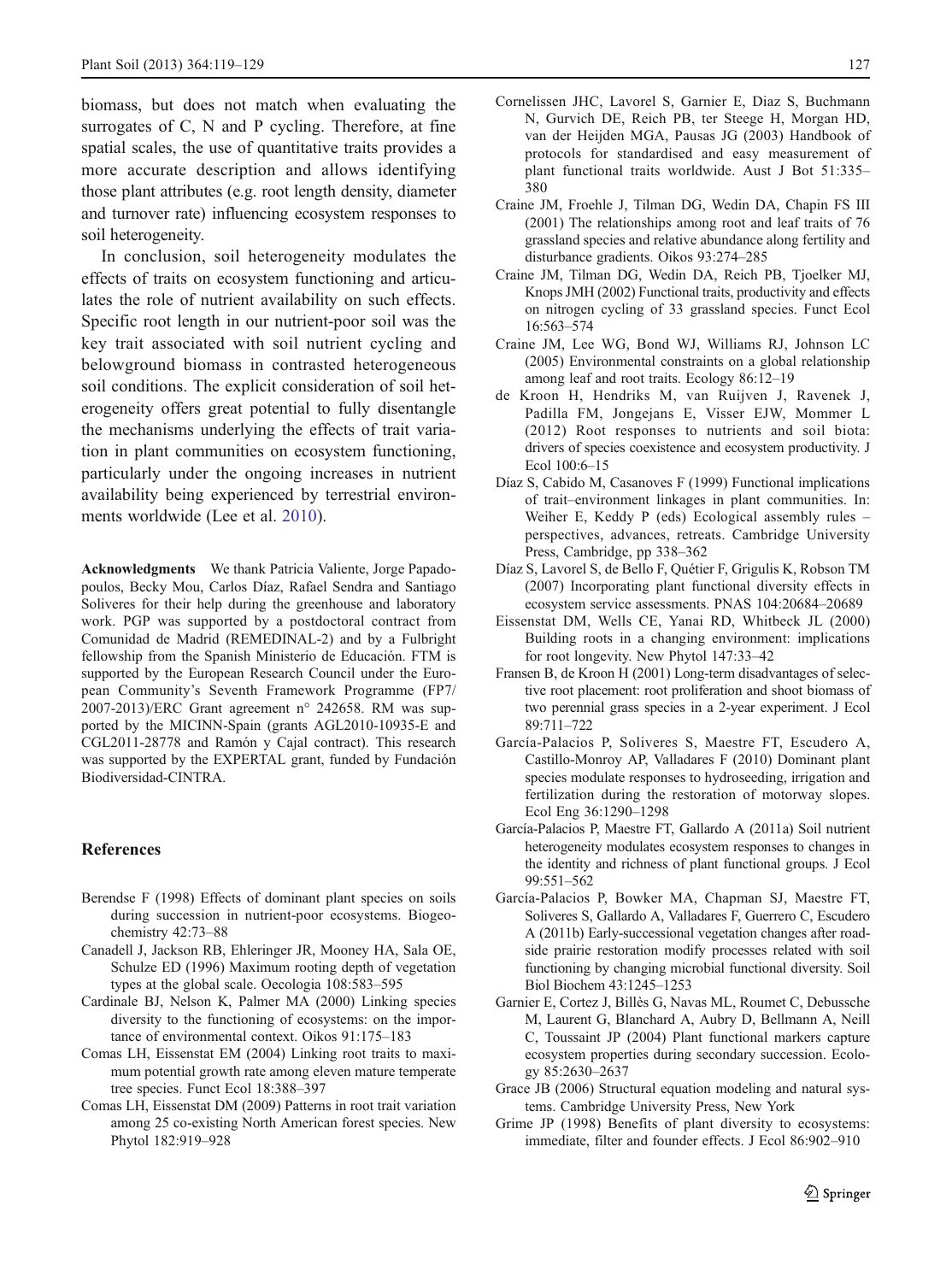- <span id="page-9-0"></span>Grime JP (2006) Trait convergence and trait divergence in herbaceous plant communities: mechanisms and consequences. J Veg Sci 17:255–260
- Gross KL, Pregitzer KS, Burton AJ (1995) Spatial variation in nitrogen availability in three successional plant communities. J Ecol 83:357–367
- Hodge A, Robinson D, Fitter AH (2000) Are microbes more effective than plants at competing for nitrogen? Trends Plant Sci 5:304–308
- Hodge A, Campbell CD, Fitter AH (2001) An arbuscular mycorrhizal fungus accelerates decomposition and acquires nitrogen directly from organic material. Nature 413:297– 299
- Holdaway RJ, Richardson SJ, Dickie IA, Peltzer DA, Coomes DA (2011) Species- and community-level patterns in fine root traits along a 120 000-year soil chronosequence in temperate rain forest. J Ecol 99:954–963
- Holm S (1979) A simple sequentially rejective multiple test procedure. Scand J Stat 6:65–70
- Huber-Sannwald E, Jackson RB (2001) Heterogeneous soilresource distribution and plant responses-from individualplant growth to ecosystem functioning. Prog Bot 62:451– 476
- Jackson RB, Caldwell MM (1993) Geostatistical patterns of soil heterogeneity around individual perennial plants. J Ecol 81:683–692
- Jackson RB, Manwaring JH, Caldwell MM (1990) Rapid physiological adjustment of roots to localized soil enrichment. Nature 344:58–60
- Kembel SW, Cahill JF Jr (2011) Independent evolution of leaf and root traits within and among temperate grassland plant communities. PLoS One 6:e19992
- Kembel SW, de Kroon H, Cahill JF Jr, Mommer L (2008) Improving the scale and precision of hypotheses to explain root foraging ability. Ann Bot 101:1295–1301
- Lamb EG, Haag JJ, Cahill JF Jr (2004) Patch-background contrast and patch density have limited effects on root proliferation and plant performance in Abutilon theophrasti. Funct Ecol 18:836–843
- Lavorel S, Garnier E (2002) Predicting changes in community composition and ecosystem functioning from plant traits: revisiting the Holy Grail. Funct Ecol 16:545–556
- Lavorel S, Grigulis K, McIntyre S, Garden D, Williams N, Dorrough J, Berman S, Quétier F, Thébault A, Bonis A (2008) Assessing functional diversity in the field –methodology matters! Funct Ecol 22:134–147
- Lee M, Manning P, Rist J, Power SA, Marsh C (2010) A global comparison of grassland biomass responses to  $CO<sub>2</sub>$  and nitrogen enrichment. Phil Trans R Soc B 365:2047–2056
- Li L, Sun JH, Zhang FS, Guo T, Bao X, Smith FA, Smith SE (2006) Root distribution and interactions between intercropped species. Oecologia 147:280–290
- Maestre FT, Reynolds JF (2006) Nutrient availability and atmospheric  $CO<sub>2</sub>$  partial pressure modulate the effects of nutrient heterogeneity on the size structure of populations in grassland species. Ann Bot 98:227–235
- Maestre FT, Reynolds JF (2007) Grassland responses to the heterogeneity and availability of two key resources. Ecology 88:501–511
- Maestre FT, Bradford MA, Reynolds JF (2005) Soil nutrient heterogeneity interacts with elevated CO2 and nutrient

availability to determine species and assemblage responses in a model grassland community. New Phytol 168:637–650

- Maire V, Gross N, da Silveira Pontes L, Picon-Cochard C, Soussana JF (2009) Trade-off between root N acquisition and shoot N utilisation across 13 co-occurring pasture grass species. Funct Ecol 23:668–679
- McLaren JR, Turkington R (2010) Ecosystem properties determined by plant functional group identity. J Ecol 98:459– 469
- Menge DNL, Levin SA, Hedin LO (2007) Evolutionary tradeoffs can select against nitrogen fixation and thereby maintain nitrogen limitation. PNAS 105:1573–1578
- Mommer L, Dumbrell AJ, Wagemaker CAM, Ouborg NJ (2011) Belowground DNA based techniques: untangling the network of plant root interactions. Plant Soil 348:115–121
- Niklaus PA, Wardle DA, Tate KR (2006) Effects of plant species diversity and composition on nitrogen cycling and the trace gas balance of soils. Plant Soil 282:83–98
- Rajaniemi T, Reynolds HL (2004) Root foraging for patchy resources in eight herbaceous plant species. Oecologia 141:514–525
- Reich PB, Walters MB, Ellsworth DS (1992) Leaf lifespan in relation to leaf, plant and stand characteristics among diverse ecosystems. Ecol Monogr 62:365–392
- Reich PB, Wright IJ, Cavender-Bares J, Craine JM, Oleksyn J, Westoby M, Walters MB (2003) The evolution of plant functional variation: traits, spectra, and strategies. Int J Plant Sci 164:143–164
- Schermelleh-Engel K, Moosbrugger H (2003) Evaluating the fit of structural equation models: tests of significance and descriptive goodness-of-fit measures. Meth Psych Res 8:23–74
- Sinsabaugh RL, Lauber CL, Weintraub MN, Ahmed B, Allison SD, Crenshaw C, Contosta AR, Cusack D, Frey S, Gallo ME, Gartner TB, Hobbie SE, Holland K, Keeler BL, Powers JS, Stursova M, Takacs-Vesbach C, Waldrop M, Wallenstein M, Zak DR, Zeglin LH (2008) Stoichiometry of soil enzyme activity at global scale. Ecol Lett 11:1252–1264
- Subler S, Blair JM, Edwards CA (1995) Using anion-exchange membranes to measure soil nitrate availability and net nitrification. Soil Bio Biochem 27:911–917
- Suding KN, Lavorel S, Chapin FS, Cornelissen H, Diaz S, Garnier E, Goldberg D, Hooper DU, Jackson ST, Navas ML (2008) Scaling environmental change through the community-level: a trait-based response-and-effect framework for plants. Glob Chang Biol 14:1125–1140
- Tabatabai MA (1982) Soil enzymes. In: Page AL, Miller RH, Keeney DR (eds) Methods of soil analysis. Part 2. Agronomical monograph No. 9. 2nd ed. American Society of Agronomy and Soil Science of America, Madison, pp 501– 538
- Tabatabai MA, Bremner JM (1969) Use of p-nitrophenyl phosphate for assay of soil phosphatase activity. Soil Biol Biochem 1:301–307
- Tilman D (1982) Resource competition and community structure. Monographs in population biology. Princeton University Press, New Jersey
- Tylianakis T, Rand TA, Kahmen A, Klein AM, Buchmann N, Perner J, Tscharntke T (2008) Resource heterogeneity moderates the biodiversity-function relationship in real world ecosystems. PLOS Biol 6:947–956